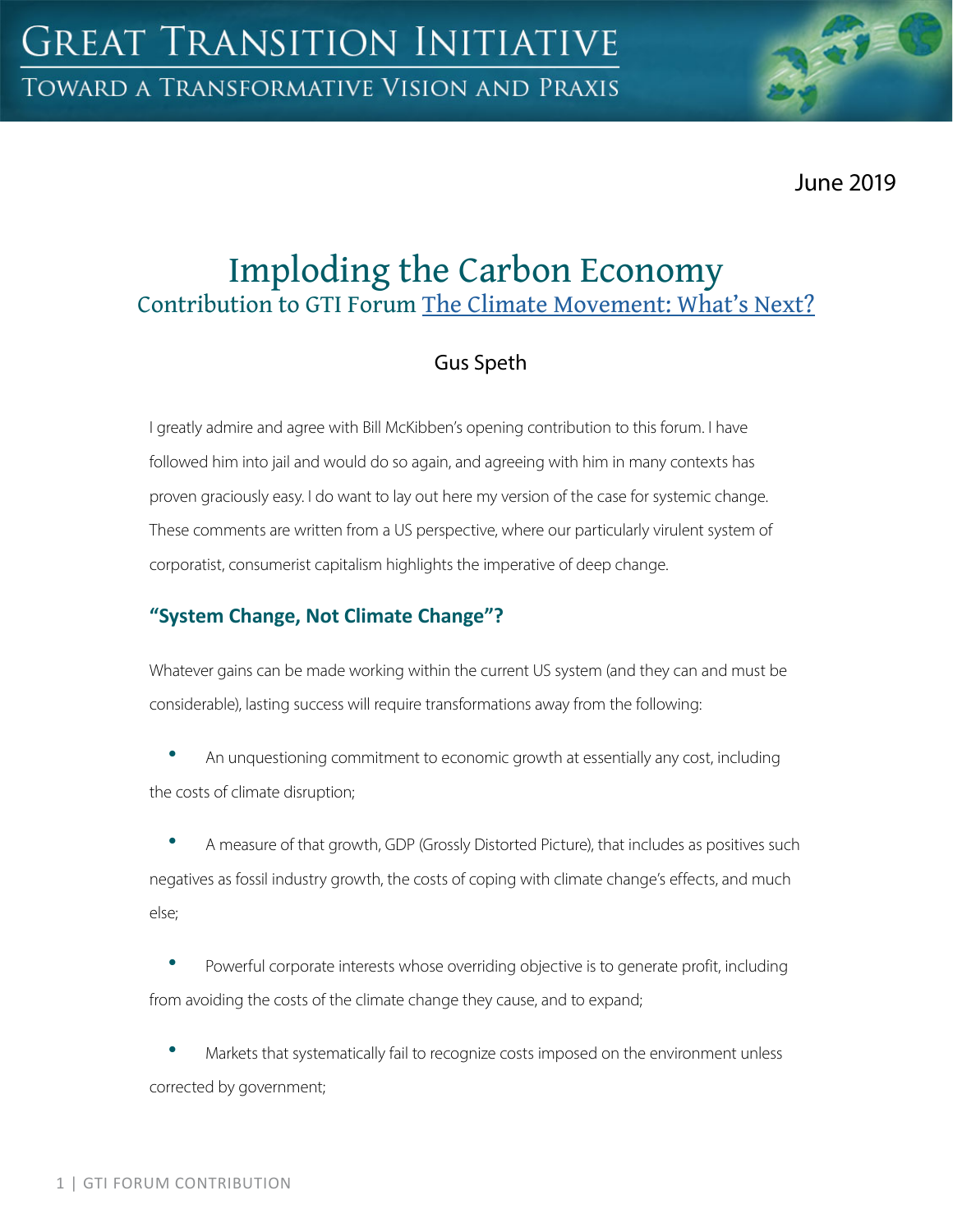• Government that is both subservient to corporate interests and deeply wedded to GDP growth;

• Runaway consumerism spurred on endlessly by sophisticated advertising and gross disparities in status and lifestyle; and

• Social injustice, economic insecurities, and concentrations of wealth so vast that they paralyze effective political action.

The United States will never be able to go far enough, or fast enough, doing the right things on climate, as long as our systemic priorities are ramping up GDP, growing corporate profits, increasing the incomes of the already well-to-do, neglecting the half of America that is just getting by, feeding runaway consumerism, focusing only on the present moment, facilitating great bastions of corporate power, helping abroad only modestly or not at all, and so on. As the Tellus Institute has put it, progress in the current system is not impossible, but it is like struggling up a very fast down escalator.

It is not hard to sketch out policy and other initiatives that fundamentally alter the key features of the current system (see, e.g., my America the Possible: Manifesto for a New Economy). But it is hard to bring about real change in the prevailing order. And that is going to require a resounding YES in answer to question three of this forum ("Do we need a meta-movement?"): we desperately need a fusion of progressive forces, one that is prepared at this late date to risk everything.

*Scorn, rage, and many actions: protests coming round the world. Today we see but a fraction of banners yet to be unfurled!*

I do not see an inherent conflict between reformist and transformative actions, nor between problem-solving focused on particular goals and cross-cutting initiatives aimed at structural change. It is all going to be needed to move steadily through the stages of transformation while overcoming the many obstacles between where we are and new systems of political economy dedicated to the well-being of human and natural communities. Large opportunities for climate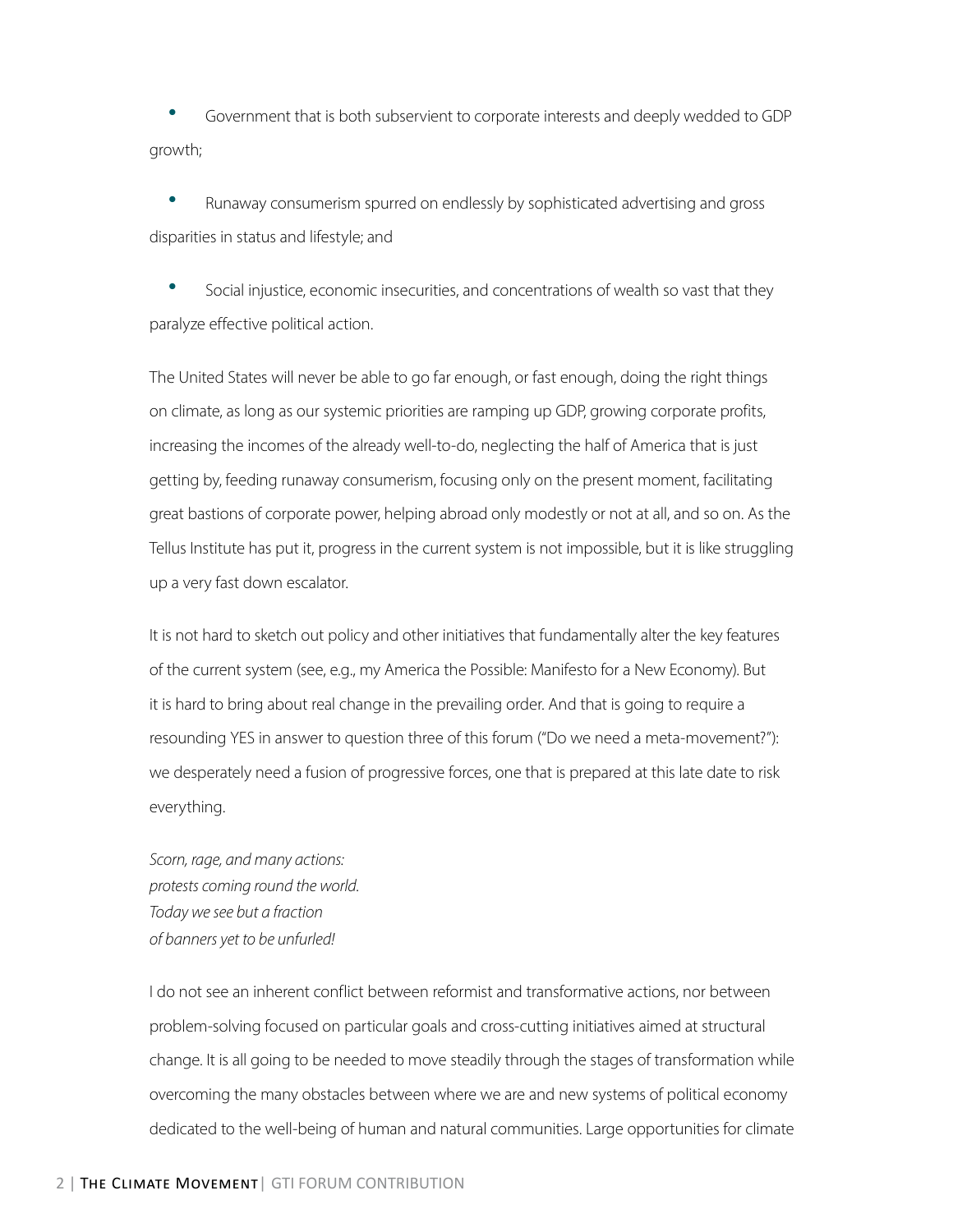mitigation are available in the current system. It is vital to seize them where they exist, which today in the US is most often at the state and local levels. Moving to 100% renewables can be achieved in ways that further energy democracy. Own your own utility! Local finance decisions can be done in ways that cut out big for-profit banks. Move your money (from Wall Street)! New climate-related infrastructure and other investments can be done in ways that increase economic security and reduce family vulnerability as well as lead to the burgeoning of new enterprise types such as worker-owned co-ops, municipal companies, profit-not for profit hybrids, and public trusts. Good jobs for all!

I have worked on the climate issue since I was in the Carter White House in the late 1970s, when we issued several reports calling for climate action. These forty years without effective action are the greatest dereliction of civic responsibility in the history of the republic. The world will pay a large price for it. It is hard for me to approach optimism without my guard up. Still, something is happening here today. The level of public, media and political attention is not nearly where it should be, but there some hopeful signs of movement in the right directions. Leading climate scientist Joachim Schellnhuber has said that "we need something really disruptive, which I would call an induced implosion of the carbon economy." He is on the right track. Our job is to make it happen, using all the tools we have.